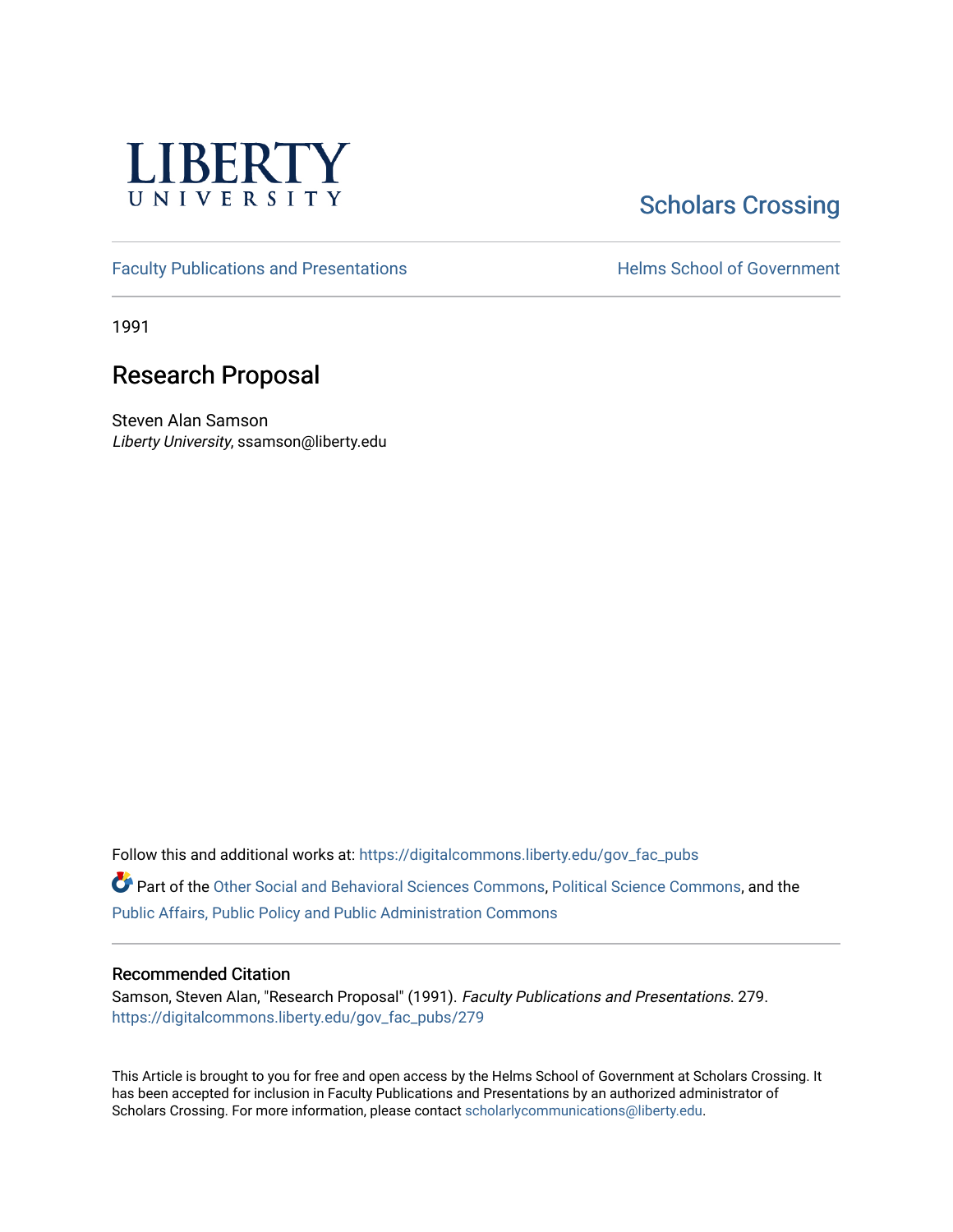## RESEARCH PROPOSAL Steven Alan Samson

I wish to pursue a line of research I began with my Ph.D. dissertation, "Crossed Swords: Entanglements Between Church and State in America" (Political Science, University of Oregon, 1984). The central focus of the research is on the place of religion, particularly Christianity, in nineteenth century American political thought and law.

Although I am interested in exploring changing public attitudes about the place of religion in public life, I am most concerned to examine religion and theology as substantive influences on both politics and law. Questions I would address include the following: What importance did nineteenth century jurists, historians, theologians, and political commentators attribute to religion as a pillar of the constitutional order? What did they believe was - or should be -- the role of religion in "the public square?" What dangers did they see in sectarianism or in the changing religious composition of the population? How did they respond to these challenges and other cultural changes? How did they propose to preserve a theistic cultural base? How much did the political rhetoric of the period reflect religious or secular values? I would expect that the Civil War era marks a major turning point.

I am especially interested in delineating some of the key issues of the nineteenth century that affected both religion and politics. Among them, I expect to include the perceived impact of French revolutionary thought, Unitarianism, abolition and social reform, industrialization, immigration, public education, the Civil War, Freethought, Darwinism, the rise of the social sciences and graduate education, business and labor issues, populism, and the Social Gospel in nineteenth century political thought. This research could either culminate with the Progressive movement or stop just short of that period.

I have long desired to retrace the paper trail of B. F. Morris's research on the influence of Christianity on American political institutions. Rev. Morris, a Protestant minister from Ohio who served a pastorate in Washington in the late 1850s and early 1860s, gleaned a wealth of material from the national archives for his lengthy sourcebook, Christian Life and Character of the Civil Institutions of the United States of America, upon which I drew in my dissertation research. The absence of specific citations in the work has limited its usefulness to scholars. But Perry Miller cited Morris several times in his posthumous study of nineteenth century intellectual history. With the exception of E. R. Norman, I am not aware of any other recognized academicians who have drawn on Morris's work.

My own research to date has been largely limited to secondary